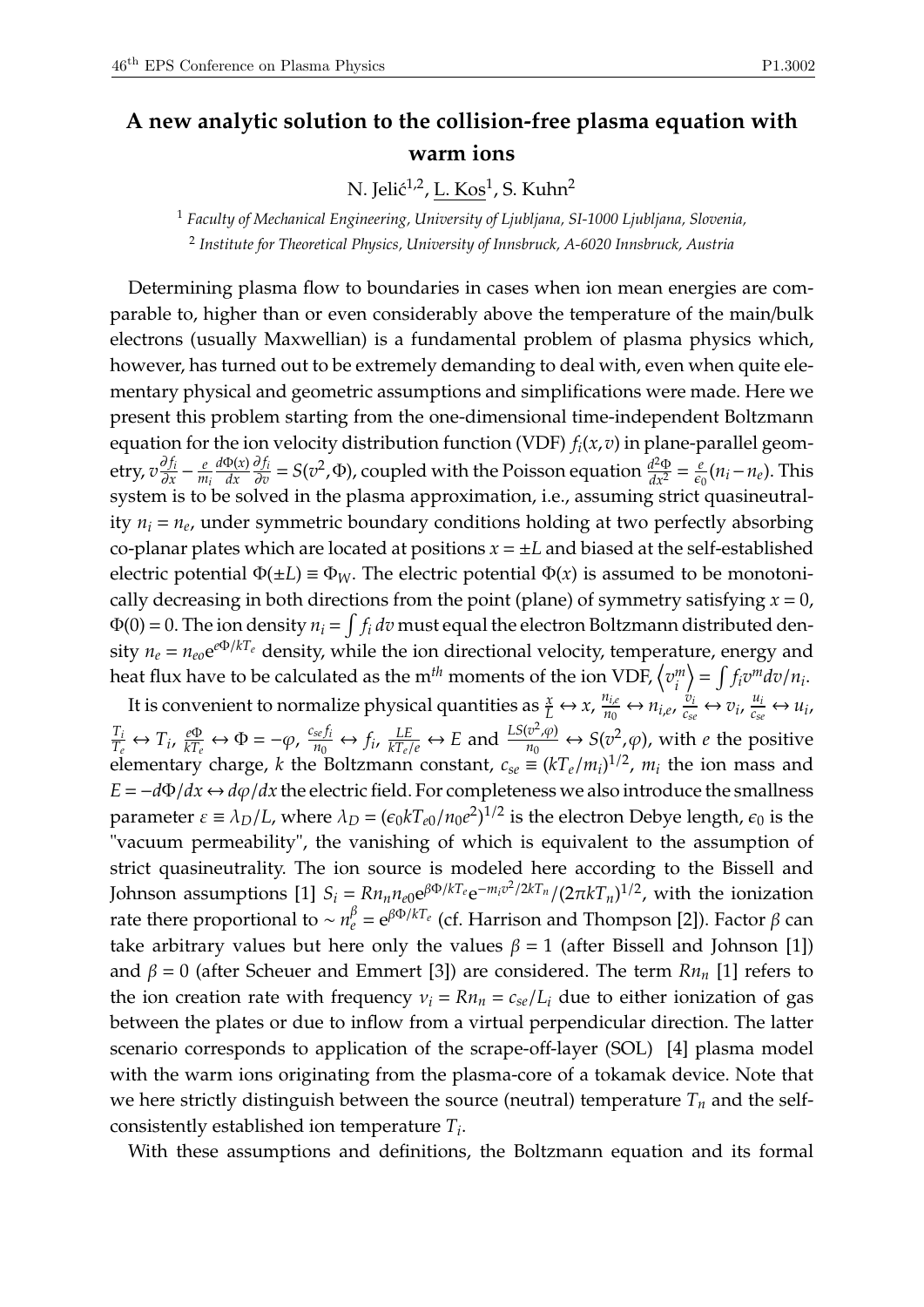solution take the respective forms

$$
v\frac{\partial f_i}{\partial x} + E\frac{\partial f_i}{\partial v} = S(v^2, \varphi) \text{ and } f_i(v, x) \to f_i(v^2/2 - \varphi) = 2 \int_0^{\varphi_W} \frac{d\varphi'}{E(\varphi')} \frac{S(\varphi' - \varphi + v^2/2, \varphi')}{\sqrt{2(\varphi' - \varphi + v^2/2)}},
$$

where the electric field must be found from the quasineutrality condition  $\int f_i dv = e^{-\varphi}$ . Inserting the Maxwellian source into this condition and integrating over velocity space yields the plasma equation and the ion VDF in the forms

$$
\frac{L/L_i}{\sqrt{2\pi T_n}}\int_0^{\varphi_b} \frac{d\varphi' e^{-\beta\varphi'} e^{\frac{\varphi'-\varphi}{2T_n}}}{E(\varphi')} K_0\left(\frac{|\varphi'-\varphi|}{2T_n}\right) = e^{-\varphi}, \ \ f_i = \frac{L/L_i}{\sqrt{2\pi T_n}}\int_{\varphi'} \frac{d\varphi' e^{-\beta\varphi'}}{\sqrt{2E(\varphi')}} \frac{e^{\frac{\varphi'-\varphi+y}{T_n}}}{\sqrt{(\varphi'-\varphi+y)}} \ ,
$$

respectively, there,  $y = v^2/2$ ,  $K_0$  is the Bessel function of zeroth order,  $\varphi_b$  stands for the boundaries of integration, which in the present case  $\varepsilon = 0$  correspond to the strictly quasineutral plasma edge ( $\varphi_{PE}$ ), and is  $\frac{L}{L_i} = e^{-\varphi_W} \sqrt{\frac{m_i}{2\pi m_i}}$  $\sqrt{\frac{m_i}{2\pi m_e}}\left(\int_0^{\varphi_W}$  $\overline{0}$  $e^{-\varphi}d\varphi$  $E(\varphi)$  $\int^{-1}$  as socalled "ionization length", with the numerical values complemented by our fitting formula  $L_i/L \simeq (\sqrt{2\pi T_n + 2} - 1 + \beta)/\pi^2$  presented in Ref. [5]. The domain of integration, symbolically represented by  $\int_{\varphi'}$ , will be specified below. Note that  $L/L_i$  can be manipulated by changing the real or simulated lengths and properly renormalizing the electric field.

Thus the key quantity for calculating the ion VDF and its moment turns out to be the electric field *E* as a function of the potential. Since in the quasi-neutral plasma *E* is rather small and, moreover, does not depend strongly on either potential  $\varphi$  or position *x*, calculating the ion VDF as a function of  $\varphi$  via  $E(\varphi)$  as the main physical and mathematical quantity (appearing in the unknown kernel of a complicated integral equation) would require extreme efforts. Nearly complete numerical solutions of the present problem, to be referred to as the Bissell and Johnson (B&J) model, have been obtained with varied temperatures in a series of exhaustive works co-authored by the present authors. However, we are aware that other authors can just *employ* these results (e.g., in tabulated form, which we use to name "empirical") but cannot easily *reproduce* them in any numerical or theoretical form convenient for application to further research. Hence, we have propose an analytic solution to the B&J model, starting from the *initial* assumption that  $2T_n$  is fairly well above the maximum possible value of  $|\varphi' - \varphi|$ , such that approximation  $K_0\left(\frac{|\varphi'-\varphi|}{2T_n}\right)$ 2*Tn*  $\int \rho \approx \ln\left(\frac{4T_n}{\gamma_E|\varphi-\varphi'|}\right)$  (where  $\gamma_E = \exp(C_E) = 1.78107$  and  $C_E =$ 0.57721... is the Euler-Mascheroni constant) holds. Then the above exact quasineutrality condition takes the form <sup>√</sup> *L*/*L<sup>i</sup>* 2π*Tn*  $\int_a^{\varphi_b}$  $\overline{0}$  $d\varphi' e^{-\beta \varphi'}$  $\frac{\rho' e^{-\beta \varphi'}}{E(\varphi')} e^{\frac{\varphi' - \varphi}{2T_n}} \ln \left( \frac{4T_n}{\gamma_E |\varphi - \varphi'|} \right) = e^{-\varphi}$ , which can be instantly solved via applying the Carleman inversion. This yields the electric field

$$
\frac{L/L_i}{E(\varphi)} = \frac{2T_n + 1}{\sqrt{2\pi T_n}} \frac{e^{-\frac{a\varphi_b}{2}} e^{(\beta - 1)\varphi}}{\sqrt{\varphi(\varphi_b - \varphi)}} e^{a\varphi} F(\varphi, T_n) ,\qquad (1)
$$

where for brevity  $F(\varphi, T_n) \equiv \frac{1}{\sqrt{n}}$  $\pi e^{-a} \frac{\varphi_b}{2}$  $\int_0^{\varphi_b}$  $t(\varphi_b-t)$  $\frac{d(\varphi_b - \iota)}{t - \varphi} e^{at} dt + \frac{1}{a \ln l}$  $\frac{1}{a\ln F_{Tn}}$  I<sub>0</sub>  $\left(a\frac{\varphi_b}{2}\right)$  $\left(\frac{\rho_b}{2}\right)$  and  $a \equiv a(T_n) = 1 +$ 1  $\frac{1}{2T_n}$ . The symbol  $\int_0^{\varphi_b}$  denotes the principal value, I<sub>0</sub>(*z*) stands for the zero-order Bessel function, and  $F_{Tn} \equiv \frac{16T_n}{\gamma_F \omega_h}$  $\frac{101}{\gamma_E \varphi_b}$ . It has been shown in Ref. [6] that the solution Eq. (1) perfectly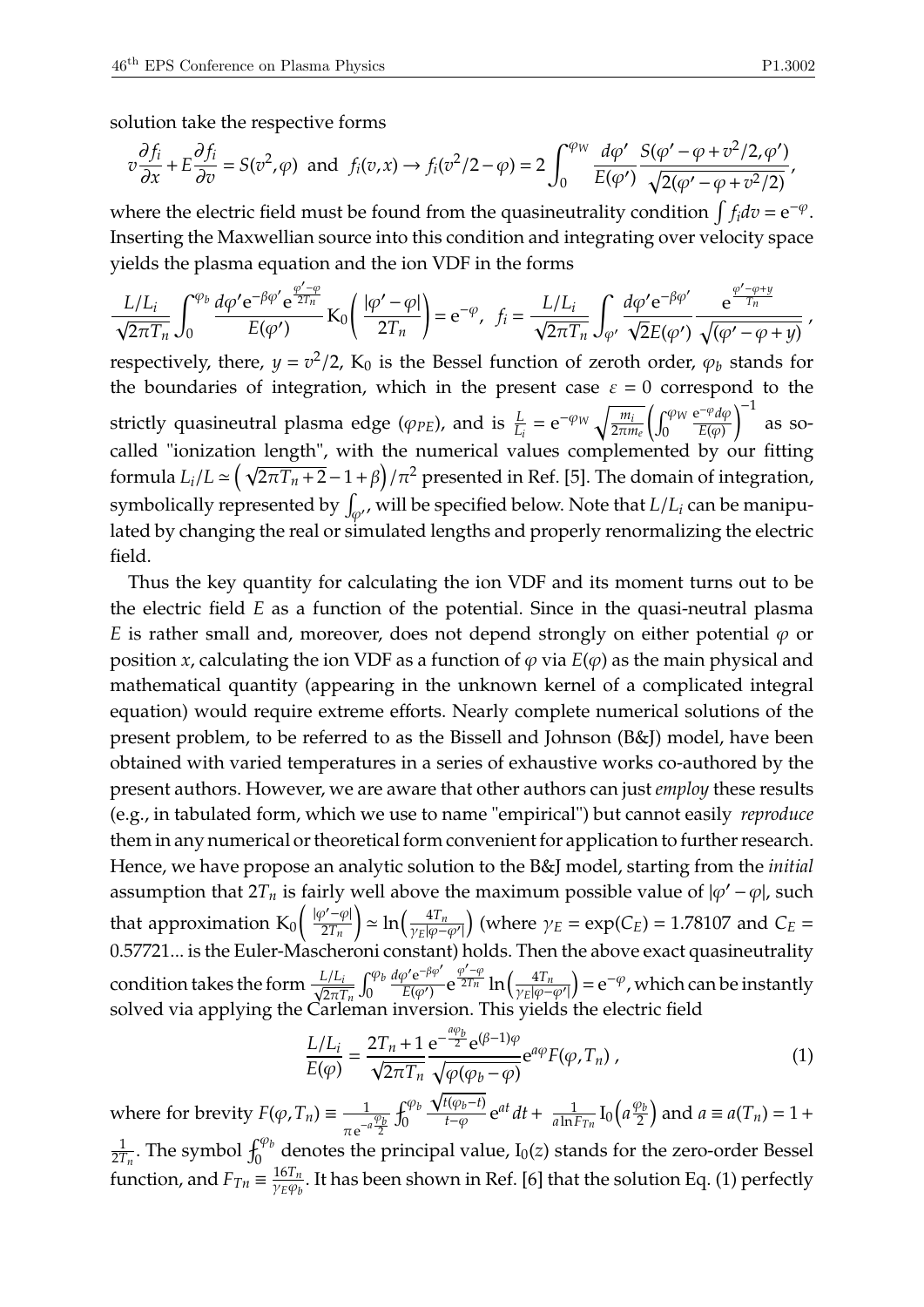fits the exact numerical results for  $T_n \geq 3$ , while for lower temperatures,  $T_n < 1$ , the present quasi-analytic results considerably deviate from exact ones.

When applying the numerical method, a breaking solution appears for a certain potential  $\varphi_b(T_n)$ , for which the electric field diverges. The theoretical approach, in contrast, consists in finding  $\varphi_b(T_n)$  from the condition  $F(\varphi_b, T_n) = 0$  and inserting the resulting value into Eq. (1) for obtaining  $1/E(\varphi, T_n)$ . For this purpose we note that the first term in *F*( $\varphi$ , *T*<sub>*n*</sub>) at the points  $\varphi$  = 0 and  $\varphi = \varphi_b$  reduces to  $\frac{\varphi_b}{2} I_1 \left( a \frac{\varphi_b}{2} \right)$  $\left(\frac{\rho_b}{2}\right) \pm \frac{\varphi_b}{2}$  $\frac{\rho_b}{2} I_0 \left( a \frac{\varphi_b}{2} \right)$  $\frac{\rho_b}{2}$ ), where the positive and negative signs correspond to the values  $\varphi$  = 0 and  $\varphi$  =  $\varphi_b$ , respectively, and  $I_1(z)$  is the first-order Bessel function of the argument *z*. We denote  $F(\varphi, T_n)$ 

at the points  $\varphi = 0$  and  $\varphi = \varphi_b$  as  $F^{\pm} = \frac{\varphi_b}{2}$  $\frac{\rho_b}{2}\Bigl[\Bigl(\frac{2}{a\varphi_b\ln}$ For realistic  $T_n$ , the plasma potential is limited between  $0 < \varphi < \varphi_b(T_n)$ , where  $\sim 0.25 \simeq \varphi_b(100) < \varphi_b(T_n) < \varphi_b(0) = 0.854$ (see the exact results, e.g., in Ref. [5] or use our approximate formula  $\varphi_{b0} = \varphi_{PE} \simeq$ **d**<sub>1</sub>**i** and  $\pi r_0$  is  $\frac{1}{n}$  (**γ**<sub>*n*</sub>) =  $\frac{1}{n}$  (**γ**<sub>*n*</sub>) =  $\frac{1}{n}$  +  $\frac{1}{n}$  (**γ**<sub>*n*</sub>) =  $\frac{1}{n}$  +  $\frac{1}{n}$  (**γ**<sub>*n*</sub>) =  $\frac{1}{n}$  +  $\frac{1}{n}$  (**γ**<sub>*n*</sub>) =  $\frac{1}{n}$  +  $\frac{1}{n}$  (**γ**<sub>*n*</sub>) =  $\frac{1}{n}$ 2*Tn* in the range of validity of Eq. (1) is slightly above unity, so that the argument of the Bessel functions,  $a\varphi_b/2$ , is well below unity and thus  $I_0 \left( a \frac{\varphi_b}{2} \right)$  $\left(\frac{\rho_b}{2}\right) \simeq 1$ ,  $I_1\left(a\frac{\varphi_b}{2}\right)$  $\left(\frac{\rho_b}{2}\right) \simeq a \frac{\varphi_b}{4}$  $\frac{\rho_b}{4}$ . The requirement that  $F(\varphi, T_n)$  vanishes at  $\varphi_b$  can



Figure 1: Checking the approximation e *a*ϕ  $\frac{e^{a\varphi}}{\varphi_b}F(\varphi, T_n) \simeq -\frac{\varphi}{\varphi_b}$  $\frac{\varphi}{\varphi_b}$  + 1 for illustrative values of  $T_n$ .



Figure 2: The electric-field profiles

be satisfied for  $F^- = \frac{\varphi_b}{2}$  $\frac{\rho_b}{2}\Bigl[\Bigl(\frac{2}{a\varphi_b\ln}$  $\frac{2}{a\varphi_b \ln F_{Tn}} - 1$  +  $\frac{a\varphi_b}{4}$  $\left\lfloor \frac{\varphi_b}{4} \right\rfloor$  = 0. Here we note that it can be easily solved as a quadratic (rather than transcendental) equation, yielding very precise values of  $\varphi_b(Tn)$  provided that the approximate  $\varphi_{b0}(T_n)$  is inserted into  $\ln F_{Tn}$ . More important here is the fact that from  $F^- = 0$  we find  $\frac{2}{a\varphi_b \ln F_{Tn}} = 1 - \frac{a\varphi_b}{4}$  $\frac{\varphi_{b}}{4}$  , so that inserting this into  $F^{+}$  we get  $F^+ = \varphi_b$  as the upper limit of  $F(\varphi, T_n)$ . Hence, the approximation  $F(\varphi, T_n) \simeq -\varphi + \varphi_b$ is a plausible one, but we find that a perfect one for  $T_n > 3$  requires the multiplicative factor  $e^{a\varphi}$ , cf. Fig. 1, where we plot  $e^{a\varphi}F(\varphi,T_n)/\varphi_b$  in comparison with  $-\varphi/\varphi_b + 1$  for several temperatures  $T_n \geq 3$ . Since for lower temperatures the solution Eq. (1) diverges we just illustrate the behavior of the new approximation  $-\varphi/\varphi_b - 1$  and suppose that it holds for any sufficiently high  $T_n$ . Equation (1) with  $e^{a\varphi}F(\varphi,T_n) \simeq -\varphi + \varphi_b$  thus takes the form

$$
\frac{L_i/L}{E(\varphi)} = A_{Tn} e^{(\beta - 1)\varphi} \frac{\sqrt{\varphi_b - \varphi}}{\sqrt{\varphi}} , \quad \text{with} \quad A_{Tn} \equiv \frac{2T_n + 1}{\sqrt{2\pi T_n}} e^{-(1 + \frac{1}{2T_n})\frac{\varphi_b}{2}} . \tag{2}
$$

At this point we recall that in our previous works (cf. Refs.[7, 5] and references